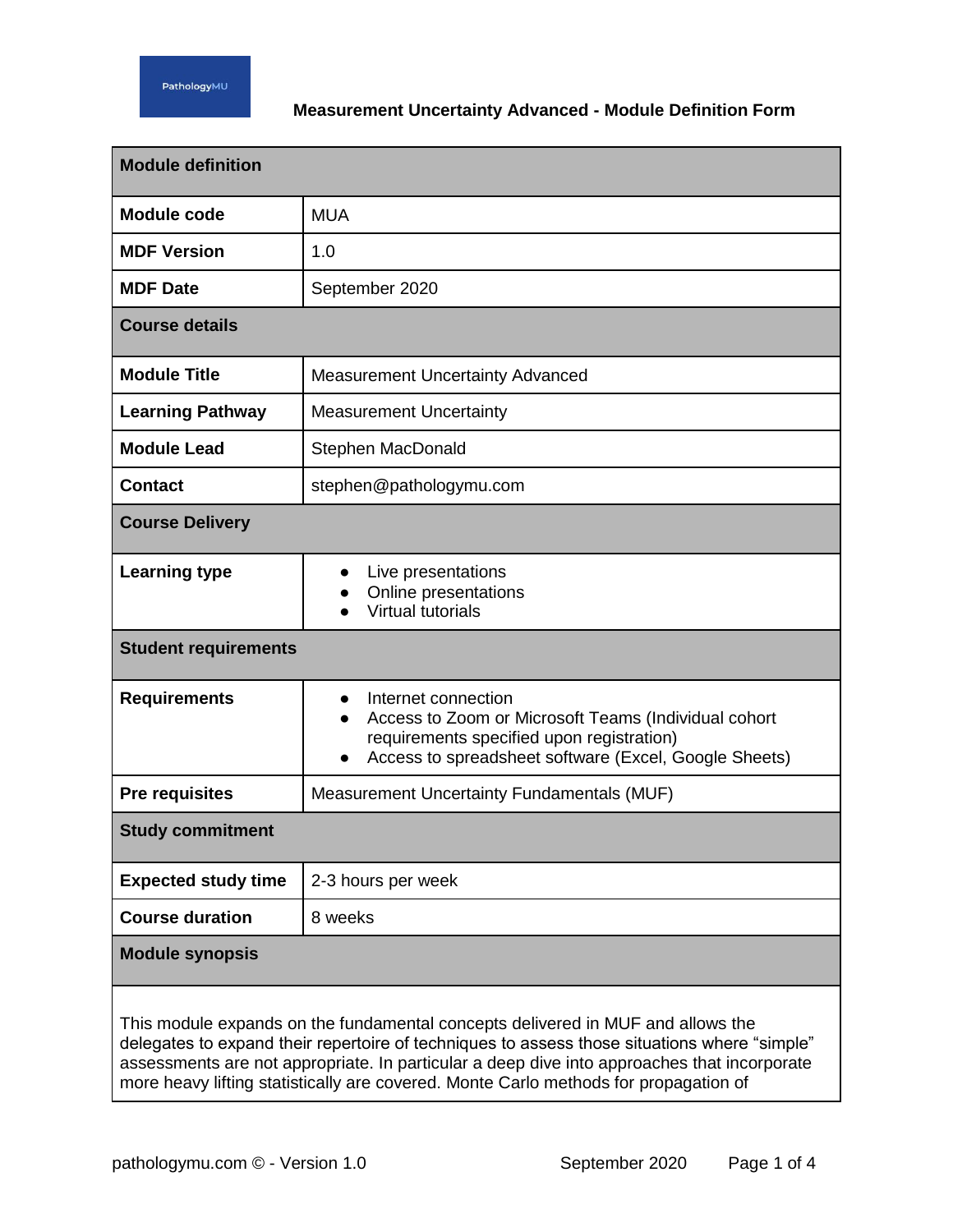## **Measurement Uncertainty Advanced - Module Definition Form**

uncertainty, and how that relates to the GUM framework of uncertainty estimation is a key skill to obtain

The importance of traceability and calibration in our assays and how that is reflected in our uncertainty budget take centre stage.

We then begin the topics that end this module and flow into the beginning of our final module applications of uncertainty. In this module we will cover how to set MU limits, how to assess them regularly and what approaches we could take for having these limits across multiple systems. Consolidation of pathology services is here to stay so how can we reliably assess all platforms at once? We will see in this module.

Upon completion of this module, attendees will be extremely competent in the aspects of MU estimation they will encounter in their practice. Upon completion delegates will naturally progress to the next level in the MU pathway - Measurement Uncertainty Applications. This is where the real magic happens.

## **Content outline**

This module focuses on Advanced aspects of MU assessment:

- Traceability and propagation to uncertainty
- Calibration, and methodology of measurement and its impact on uncertainty
- Monte Carlo methods for propagation of uncertainty through probability distributions (it's a lot simpler than it sounds)
- Setting and applying limits for MU
- Networking MU in production

## **Key resources**

| Online | pathologymu.com<br>pathologyuncertainty.com |
|--------|---------------------------------------------|
|        |                                             |

**Learning Outcomes**

*All modules provided at pathologymu.com follow the same framework of 6 steps as a pathway to achieve the module learning outcomes. For MU Advanced they are:*

| <b>Type</b>                    | <b>Standard to achieve</b>                                                                                                                                                                                                                                                                                       |
|--------------------------------|------------------------------------------------------------------------------------------------------------------------------------------------------------------------------------------------------------------------------------------------------------------------------------------------------------------|
| Knowledge and<br>Understanding | Upon successful completion of this module, delegates will have<br>developed a full understanding of the terminology, principles and<br>theories that underpin advanced topics in measurement uncertainty<br>evaluation. Statistical concepts introduced in MUF will be built on to<br>increase their repertoire. |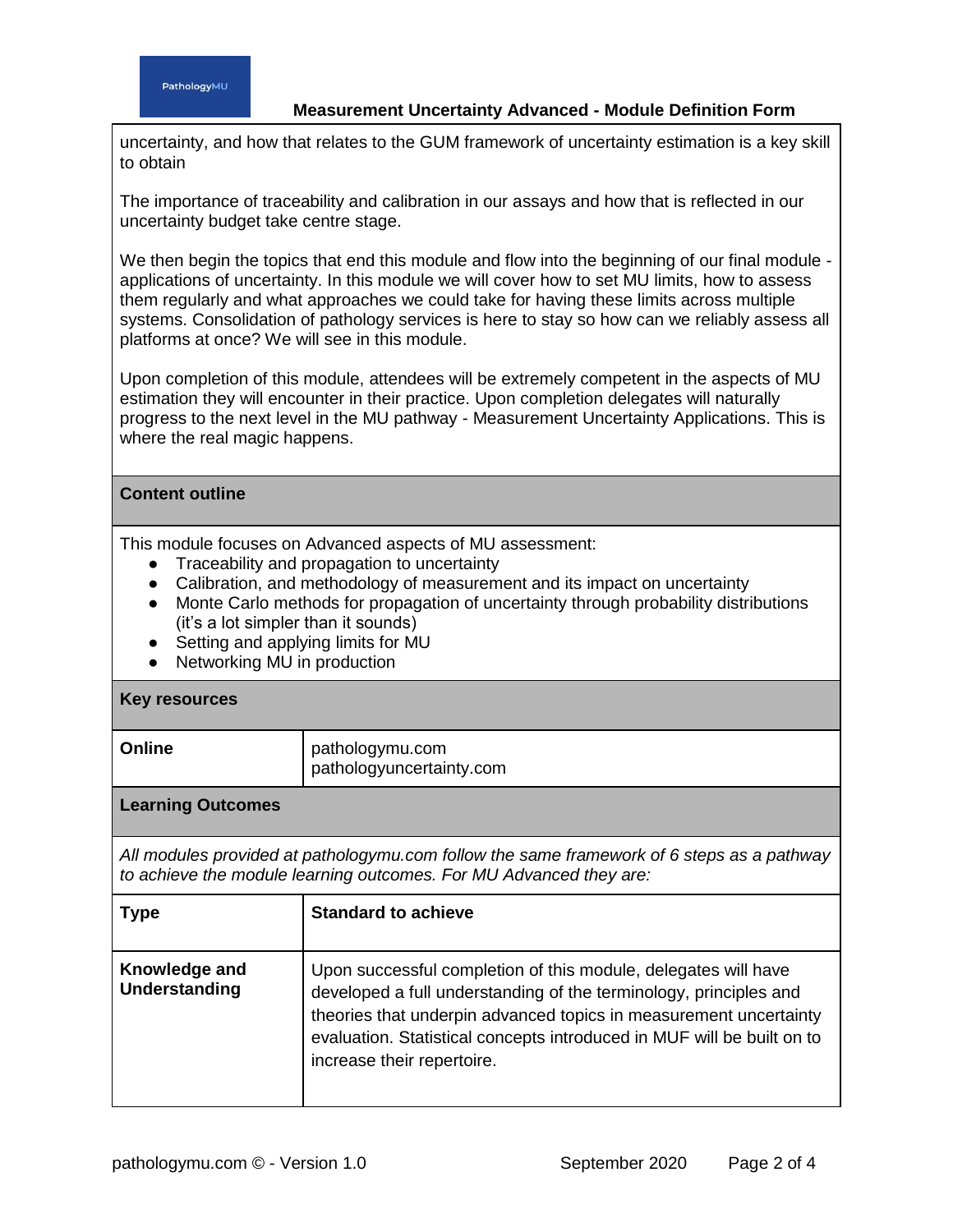|                             | <b>Measurement Uncertainty Advanced - Module Definition Form</b>                                                                                                                                                                                                                                     |  |
|-----------------------------|------------------------------------------------------------------------------------------------------------------------------------------------------------------------------------------------------------------------------------------------------------------------------------------------------|--|
| Comprehension               | By the end of the module the delegates shall be confident in<br>applying their gained skills and knowledge when "simple" methods<br>are not available or appropriate                                                                                                                                 |  |
|                             | Delegates will be able to explain, and justify, what approaches have<br>been taken in their local approach stemming from the learning here                                                                                                                                                           |  |
| <b>Application</b>          | From the outset of the module delegates shall learn how best to<br>choose the most suitable method, even if it is a more complex<br>approach.                                                                                                                                                        |  |
| <b>Analysis</b>             | Being able to review processes and apply more complex techniques,<br>and to explain why they are the most appropriate. Why sometimes<br>the simple approach is not only incorrect but potentially dangerous                                                                                          |  |
| <b>Synthesis</b>            | Application of the skills learnt during the course project will<br>encourage every delegate to have the confidence to work<br>autonomously, including having the skill set to develop new systems<br>in their own repertoire                                                                         |  |
| <b>Evaluation</b>           | Upon completion of this first module delegates will have all the skills<br>required to develop and implement a holistic approach to continual<br>evaluation and improvement in performance. This allows an<br>engagement between departments, and sections within departments<br>in a common system. |  |
| <b>Learning structure</b>   |                                                                                                                                                                                                                                                                                                      |  |
| <b>Live Presentations</b>   | Hours: 2<br><b>Details:</b> Project progress updates and reviews of material covered<br>in the online learning.                                                                                                                                                                                      |  |
| <b>Online presentations</b> | <b>Hours:</b> 20+ hours of online instructional content.<br><b>Learning outcomes: All learning outcomes</b><br>Details: Each topic is presented in a sequential pathway, each topic<br>building on the previous. Topics are opened weekly.                                                           |  |
| <b>Virtual tutorials</b>    | Hours: 4<br><b>Learning outcomes:</b><br>Details: These sessions are specifically designed to supplement the                                                                                                                                                                                         |  |